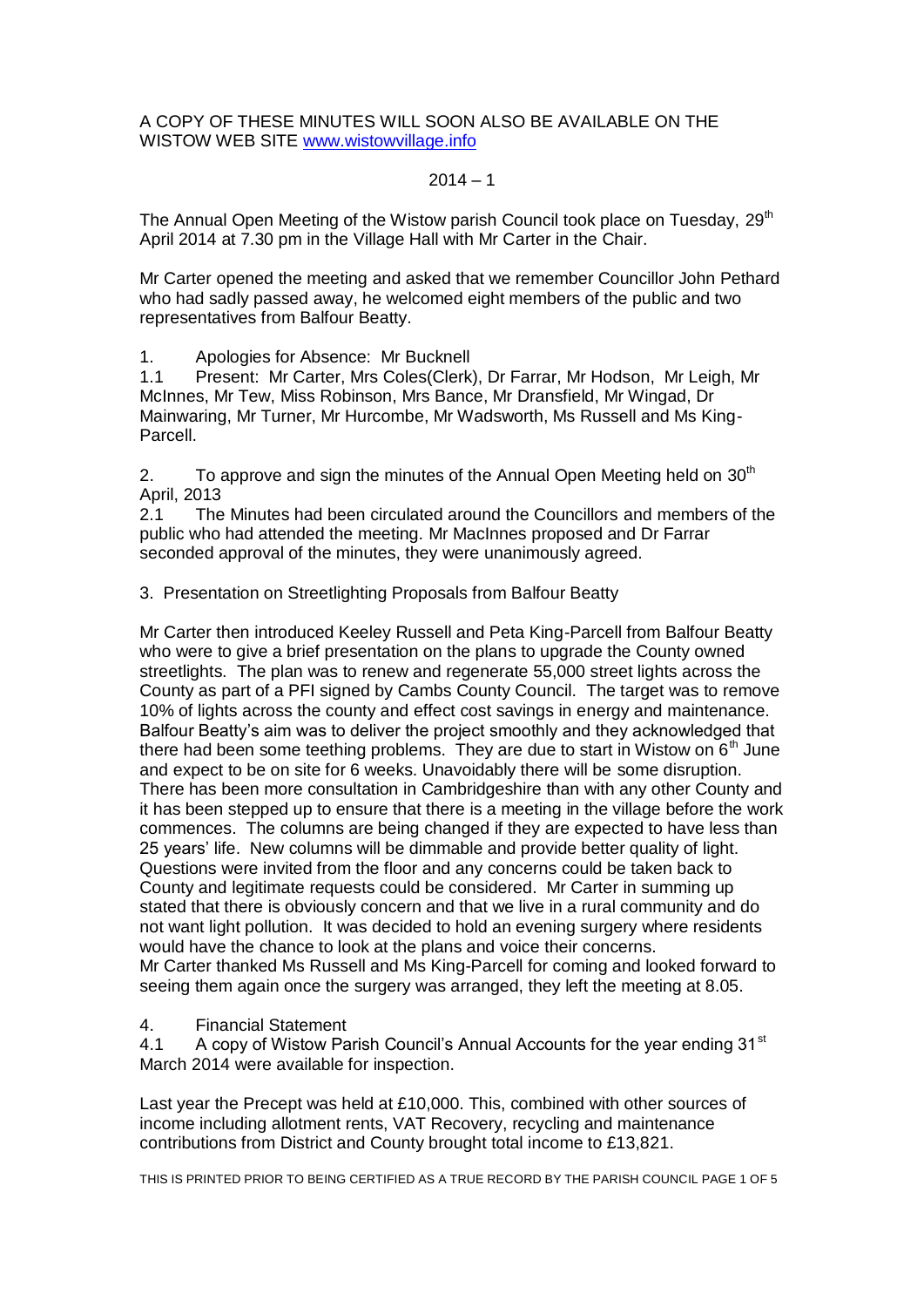### 2014-2

Total expenditure for the year was £14,841 against a forecast of £12,000. The additional cost, met from the reserve fund, was primarily due to repairs needed for the Bus Shelter following damage received during the period of extreme weather.

For the forthcoming year, the precept will increase by 5% and, with other sources; the total income will be £14,628. While the annual routine costs of running the village are forecast to remain at around £12,000, provision must always be made for additional costs, typically streetlamp maintenance/replacement and delivery of new projects identified in the Parish Plan.

### 5. Chairman's Report

2013/14 has been a challenging year with a number of changes in both Parish and County Council members. The new team has settled down extremely well, with some members getting to grips with new roles and responsibilities. A great deal of work has been undertaken to forge closer ties with the Village Hall Committee and much progress has been made to drive forward better understanding and clarity for options affecting the future of the Hall.

Registration of the Playing Field as a Queen Elizabeth II Field is now complete and the official tripartite deed of dedication has been signed by Wistow Parish Council, HDC and the National Playing Fields Association. Signs identifying this status will soon be in place, signifying that this space is now protected from development.

### 6. Playground Report

The playground has now been officially recognised as a Queen Elizabeth II Diamond Jubilee Park in commemoration of the Diamond Jubilee with all of the appropriate paperwork now being signed off by the relevant parties, protecting the park as a play area for the next 100 years.

Each month Parish Councillors carry out inspections and complete a report in-line with our Insurance Policy requirements to ensure compliance and to assist with the ongoing maintenance and safety of the park. As part of this process, last year we removed the old tree stump in the middle of the park as it was rotting quite badly. The removal of the tree stump has also resulted in a larger, unobstructed play area. Repairs to the path were also completed as it had become quite rutted in one or places. This year we are looking at preserving the new wooden play area to mitigate future issues.

#### 7. Allotment Report

Both the upper and lower hedges on the Raveley Road boundary with the allotments have now been heavily trimmed and the ditches cleared of years' worth of detritus. Having completed this work, future maintenance of the hedges should be minimal, with only a light trim being required once or twice per season.

The first allotment plot to be cultivated as originally intended (for domestic horticultural purposes) continues to be a success despite recent drainage difficulties; however these should now be alleviated following the recent ditch clearances.

THIS IS PRINTED PRIOR TO BEING CERTIFIED AS A TRUE RECORD BY THE PARISH COUNCIL PAGE 2 OF 5 2014-3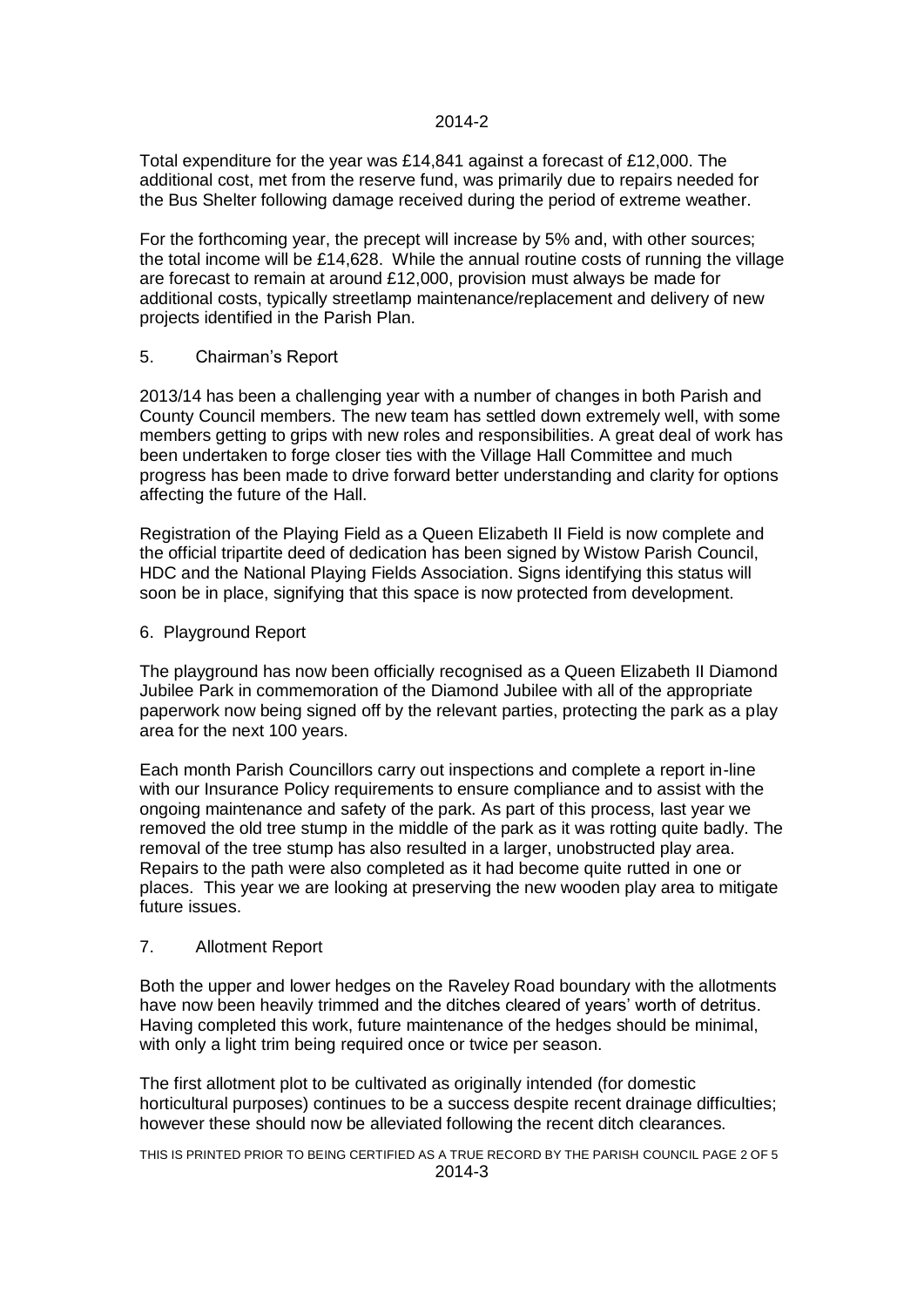Later this year the parish council plans to in-fill the gaps in the lower section of the hedge to reinstate a continuous hedge along the entire border with the Raveley Road.

Dr Mainwaring said the clearing of the ditches had helped drainage and asked that hedges be allowed to fill out.

# 8. Highway Warden's Report

Note on Pot Holes – Where possible Pot Holes are reported via the Cambridge County Council Website and are filled when there is a crew in the area – The situation is significantly better than last year – The Parish Council encourage any Parishioner who notices, or is concerned about, specific pot holes to go to the website directly themselves to report it.

MVAS Speed Signs: The Parish Council are currently in the latter stages of purchasing and deploying speed warning signs for the village. Currently awaiting a Gas Pipeline location report prior to siting the units. The council feel this will go some way to address the concerns of Parishioners on speeding in the village.

Bridge exiting the bottom of the village. The defunct solar/wind powered warning sign will be removed and an additional warning sign moved further up the hill.

Significant undergrowth was noted at the top of the toll obscuring vision and affecting the area. This has now been cleared.

There has been a drainage issue on the bridleway to Broughton exiting the village leading to water cascading onto the main road. A drainage ditch has now been dug solving the problem.

There have been a number of vehicle crashes at the main road between Warboys and Ramsey at Wistow Toll resulting in a concern regarding the state of the road and the debris/oil that accumulates there. A speed limit has been implemented and there are plans to resurface the road with non-slip material.

Similar accidents and concerns have been noted at the Wistow/Broughton/Upwood/Kings Ripton cross road. Wistow PC have contacted Broughton PC offering support should Broughton PC wish to attempt to implement any necessary safety measures.

It was pointed out that drainage is still an issue at the end of footpath 1 onto the highway. When there is heavy rain an inspection needs to happen to assess how to improve drainage.

THIS IS PRINTED PRIOR TO BEING CERTIFIED AS A TRUE RECORD BY THE PARISH COUNCIL PAGE 3 OF 5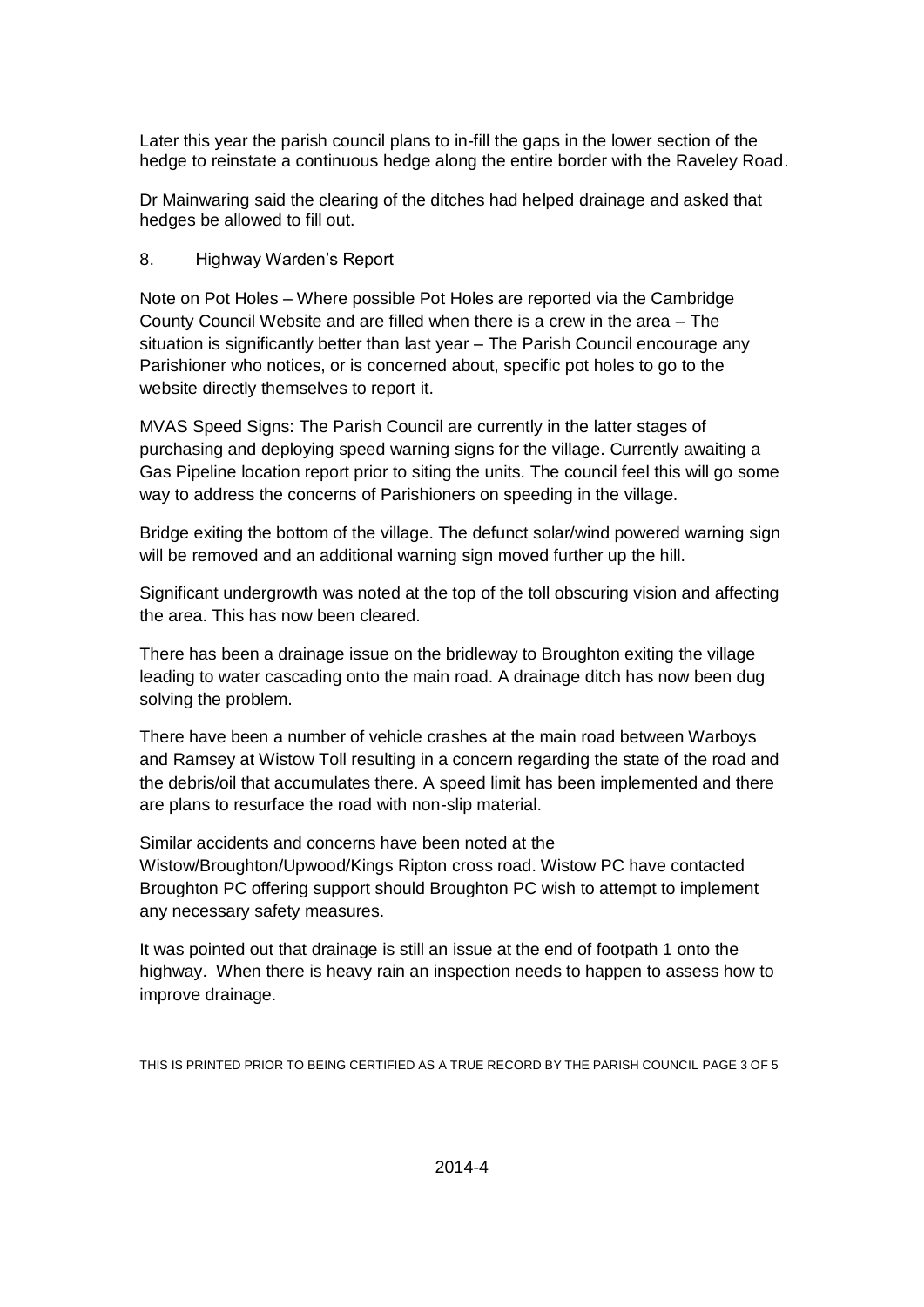## 9. Speedwatch Report

The Wistow Speed Watch Volunteer group started up in November 2013 and conduct at least 2 sessions a month at various points around the village. The presence is having a measurable effect as now after 6 months we are seeing less speeders, a slower range of speed from those being caught, down from the high 40's to mid/high 30's, though there is still the odd (53), but overall speeders caught is going down. The most pleasing statistic thus far is the amount of residents being caught is significantly down (the humiliation must be getting too much to bear). The group will continue as long as the volunteers wish to partake and are always looking for new volunteers. The imminent arrival of fixed speed watch community signs, same as those in King's Ripton will help raise awareness, this is not a village to speed through.

## 10. Countryside Report

It has been a quiet year. Public bridal paths are all in fairly good order, a few signs need cleaning, which I will do at the weekend, I would like to see an approach made to the local land owners to make the three most popular walks, Broughton, Bury and the Upwood paths more accessible to disabled users. The Parish Council can discuss this at a later meeting.

Dog mess is still an issue, not only on paths and bridle paths but throughout the village and more needs to be done I am afraid .

Roadside hedges running along Harris Lane after the houses need cutting also.

Mr Dransfield asked whether a circular route could be added but the brook provides a problem. It has been looked at before and is ongoing. We will also look at putting a map of village footpaths into the bus shelter.

# 11. Village Hall Report

Internal redecoration has been carried out, and the hall is looking much better. Fundraising for upkeep continues in various well supported guises, ie poker night, craft fair, fun day and music night. A great deal of time has gone into the issue of extend/upgrade the existing venue or look at a new build, John Wadsworth as VH Chair has been in contact with all parish landowners over viable sites, where most came forward with offers HDC have been involved to assess their preferred choice, now the VH (management) and PC (trustees) have formed a building group, who are working closely together to determine the best long-term and sustainable strategy for the village needs going forward with respect to cost long-term of old over new. Due diligence is needed for a project of this magnitude, when the group have conducted this in-depth costing exercise, they will be going forward to the village as a whole to seek their views, this is also viewed as part of the PC on-going Parish Plan.

## 12. Litter Report

This year has been better than previous with only one call to HDC to request a collection of fly tipping from the Raveley Road. General litter around the village again better, apart from on recycling collection days, but in fairness residents are picking up outside their properties within 48 hrs. Both the Toll and Mill Road entry exit exit points still suffer their fair share of blatant, "time to clear my car out" abuse, nothing we can do unless it is seen.

THIS IS PRINTED PRIOR TO BEING CERTIFIED AS A TRUE RECORD BY THE PARISH COUNCIL PAGE 4 OF 5